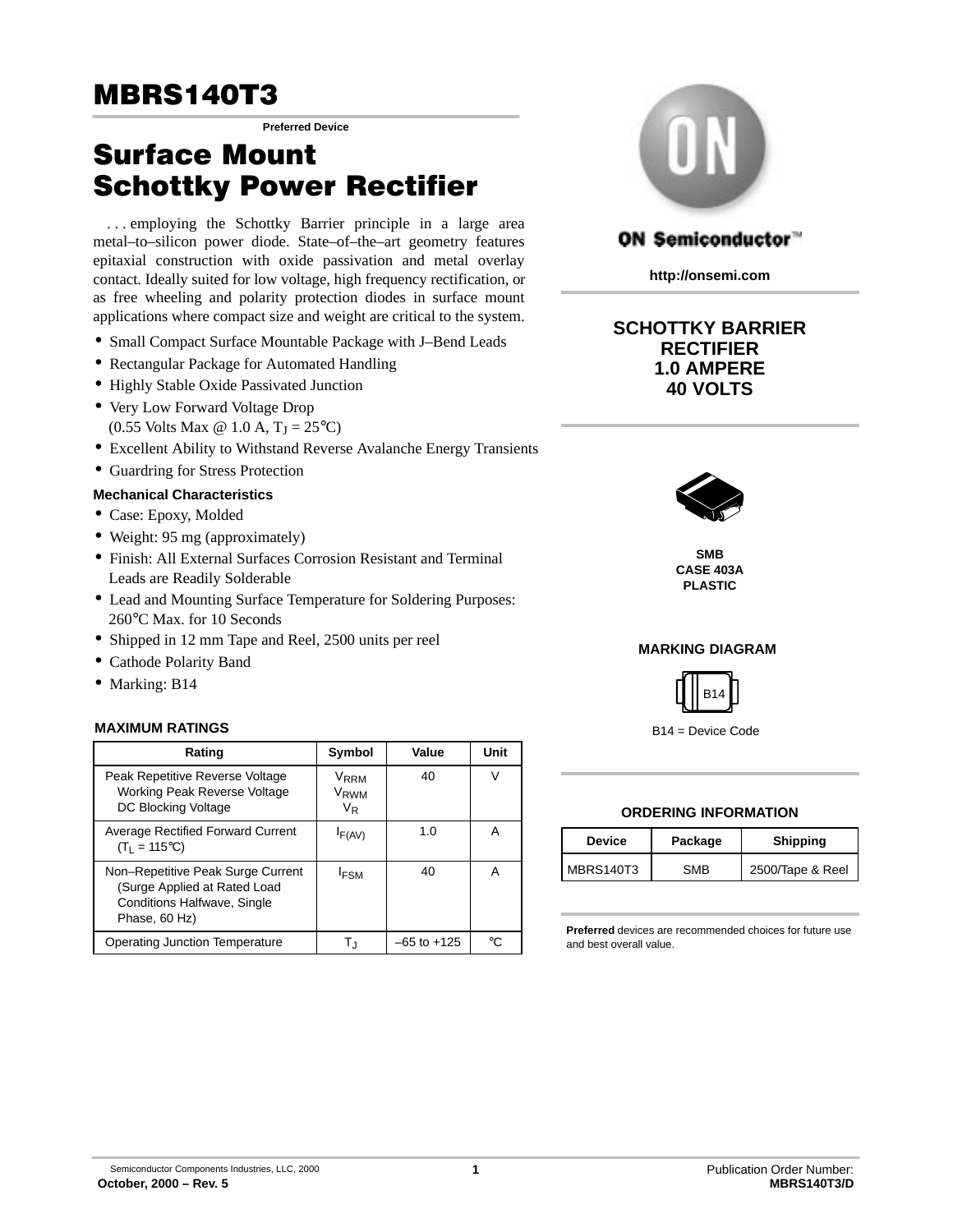#### **THERMAL CHARACTERISTICS**

| <b>Characteristic</b>                                                                                                                           | Symbol         | Value     | Unit               |
|-------------------------------------------------------------------------------------------------------------------------------------------------|----------------|-----------|--------------------|
| Thermal Resistance - Junction to Lead<br>$(T_1 = 25^{\circ}C)$                                                                                  | $R_{\theta$ JL | 12        | $\rm ^{\circ}$ C/W |
| <b>ELECTRICAL CHARACTERISTICS</b>                                                                                                               |                |           |                    |
| Maximum Instantaneous Forward Voltage (Note 1.)<br>$(i_F = 1.0 A, T_1 = 25^{\circ}C)$                                                           | ٧F             | 0.6       | Volts              |
| Maximum Instantaneous Reverse Current (Note 1.)<br>(Rated dc Voltage, $T_{\rm J}$ = 25°C)<br>(Rated dc Voltage, $T_{\rm J}$ = 100 $^{\circ}$ C) | <sup>I</sup> R | 1.0<br>10 | mA                 |

1. Pulse Test: Pulse Width =  $300 \,\mu s$ , Duty Cycle  $\leq 2.0\%$ .

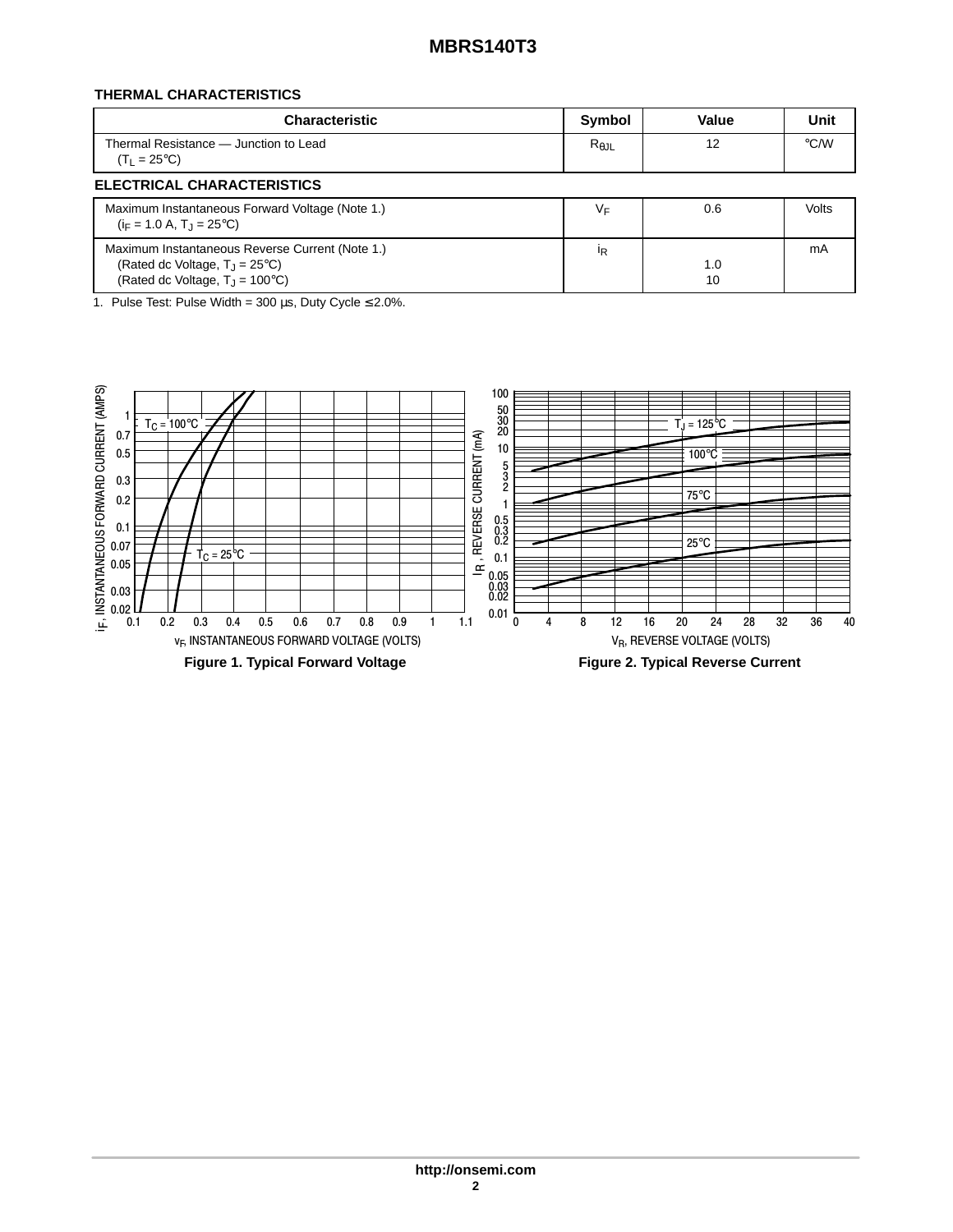

#### **MINIMUM SOLDER PAD SIZES**